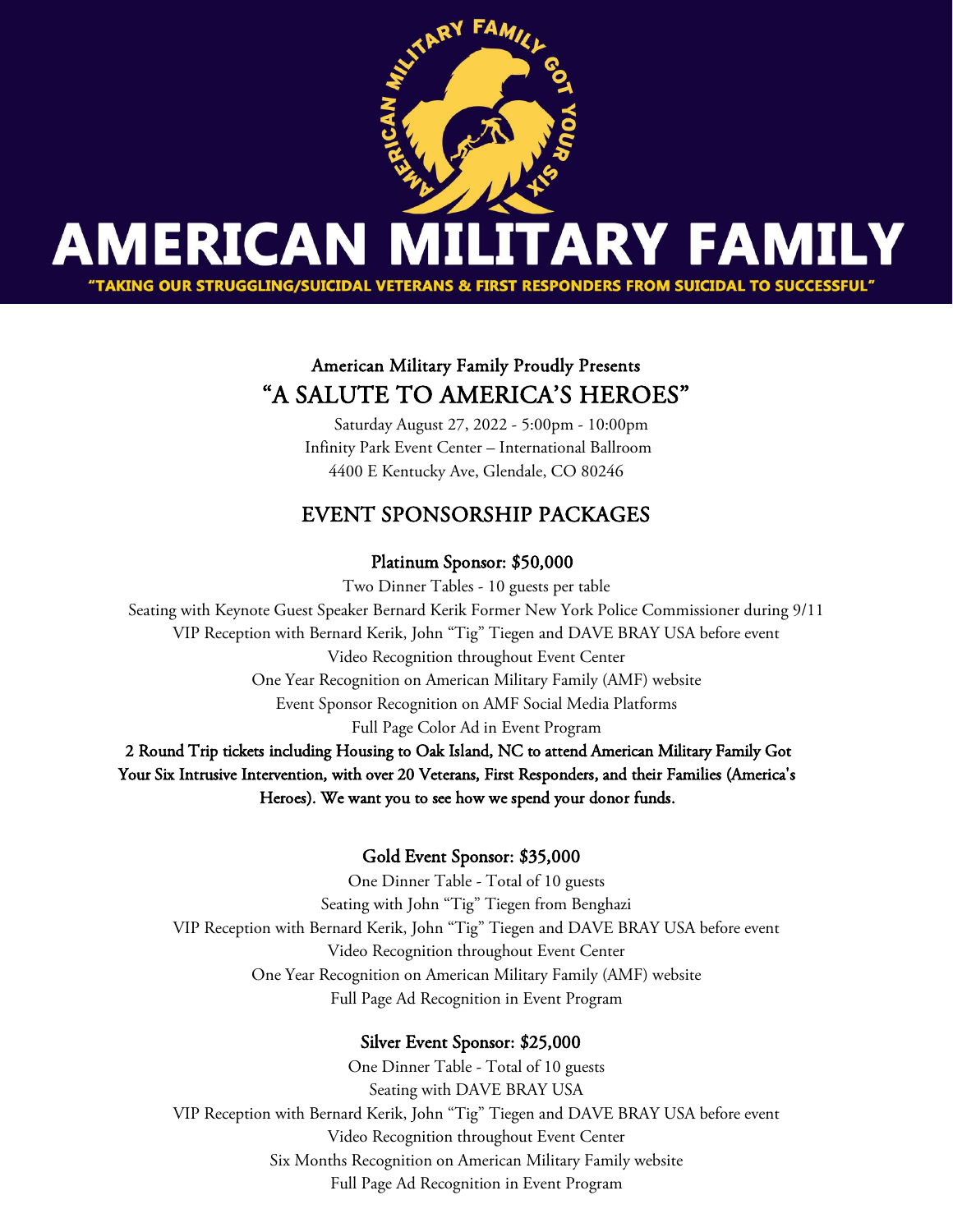

## American Military Family Proudly Presents "A SALUTE TO AMERICA'S HEROES"

 Saturday August 27, 2022 - 5:00pm - 10:00pm Infinity Park Event Center – International Ballroom 4400 E Kentucky Ave, Glendale, CO 80246

## TABLE SPONSORSHIP PACKAGES

#### Gold Star Family Table Sponsor: \$10,000\*

One Dinner Table for 10 Gold Star Families Logo Recognition on Table Six Months Recognition on American Military Family website One Half Page Recognition in Event Program \*(Two Gold Star Tables available)

#### Red Table Sponsor: \$5,000

One Dinner Table for 10 guests Logo Recognition on Table Video Loop throughout Event Three Months Recognition on American Military Family website One Half Page Recognition in Event Program

#### White Table Sponsor: \$2,500

One Dinner Table for 10 guests Logo Recognition on Tables Three Months Recognition on American Military Family website One Quarter Page Recognition in Event Program

#### Blue Table Sponsor: \$1,500

One Dinner Table for 10 guests Logo Recognition on Tables One Quarter Page Recognition in Event Program